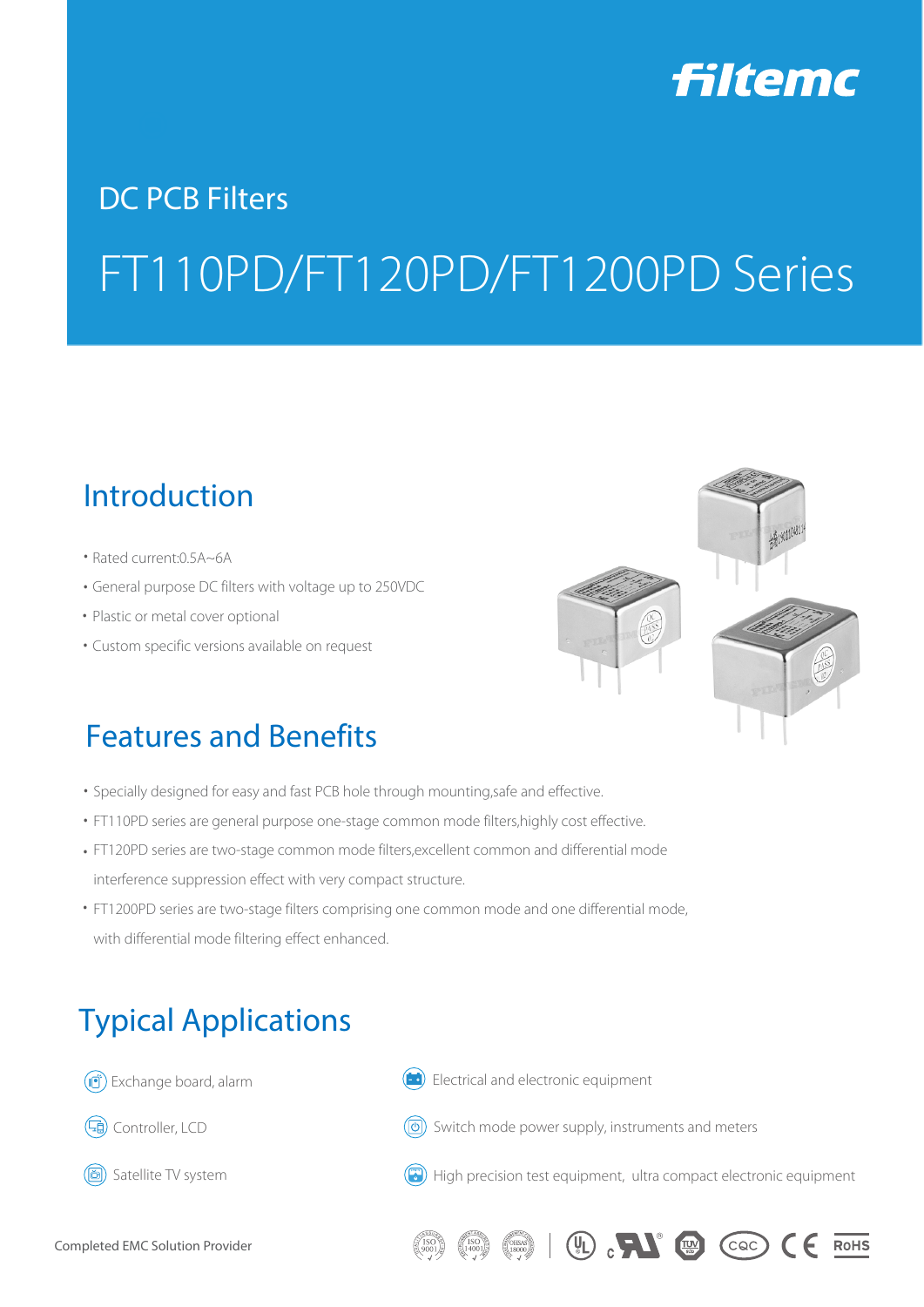# Electrical Schematics



# Technical Data

| Rated Voltage: VR               | $0\sim250$ VDC                                   |
|---------------------------------|--------------------------------------------------|
| Operating Frequency: FR         | DC                                               |
| Rated Current: IR               | $0.5 - 6A@40^{\circ}\text{C}$                    |
| Test Voltage: Vtest             | 500VDC, 3S(line-line); 500VDC, 3S(line-ground)   |
| Climatic Category (IEC 60068-1) | 25/085/21(-25°C/+85°CDamp heat test for 21 days) |

# **Tabulates**

| Part No.    | Rated<br>Current[A] | Terminals<br>$-P$ | Weight [g] |
|-------------|---------------------|-------------------|------------|
| FT110PD-0.5 | 0.5                 |                   | 35         |
| FT110PD-1   |                     |                   | 35         |

(D. RI @ COO CE ROHS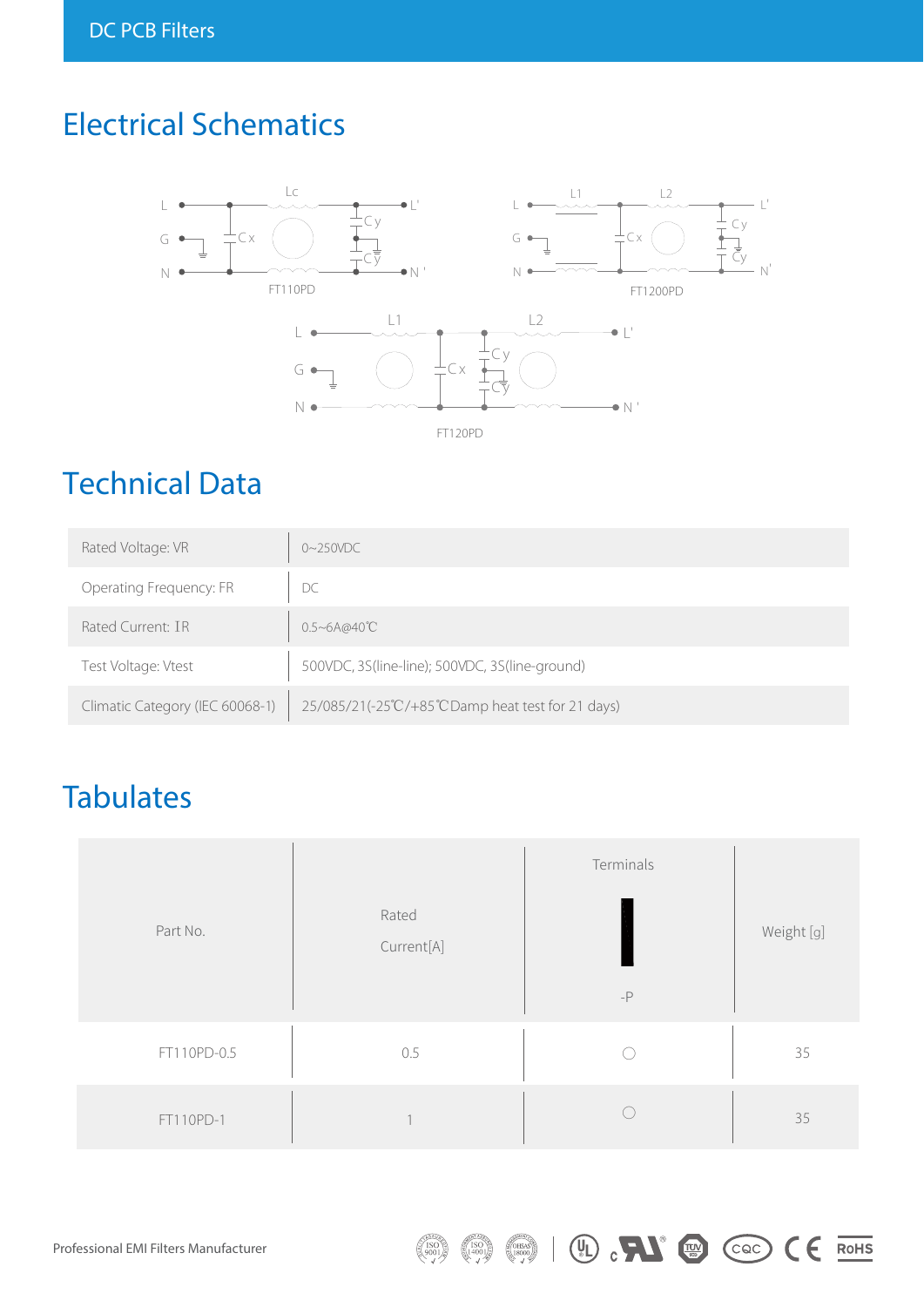| Part No.   | Rated<br>Current[A]       | Terminals<br>$\textnormal{-}\mathsf{P}$ | Weight [g] |
|------------|---------------------------|-----------------------------------------|------------|
| FT110PD-3  | $\mathsf{3}$              | $\bigcirc$                              | 35         |
| FT110PD-6  | $\sqrt{6}$                | $\bigcirc$                              | 35         |
| FT120PD-1  | $\overline{1}$            | $\bigcirc$                              | 40         |
| FT120PD-3  | $\mathcal{S}$             | $\bigcirc$                              | 40         |
| FT120PD-6  | $\,$ $\,$ $\,$            | $\bigcap$                               | 50         |
| FT1200PD-1 | $\ensuremath{\mathsf{1}}$ | $\bigcirc$                              | 70         |
| FT1200PD-3 | $\mathsf 3$               | $\bigcirc$                              | 70         |
| FT1200PD-6 | $\,$ $\,$ $\,$            | ◯                                       | 70         |

# Insertion Loss<sub>(dB)</sub>

Common Mode

#### Differential Mode

Note: Insertion loss is tested with a system of empty load and 50 Ω-50Ω according to UL1283 Standard.The actual effect please follow the field data of real application.





 $\mathbb{R}$  (0)  $\mathbb{C}$  (coc)  $\mathbb{C}$  (exists)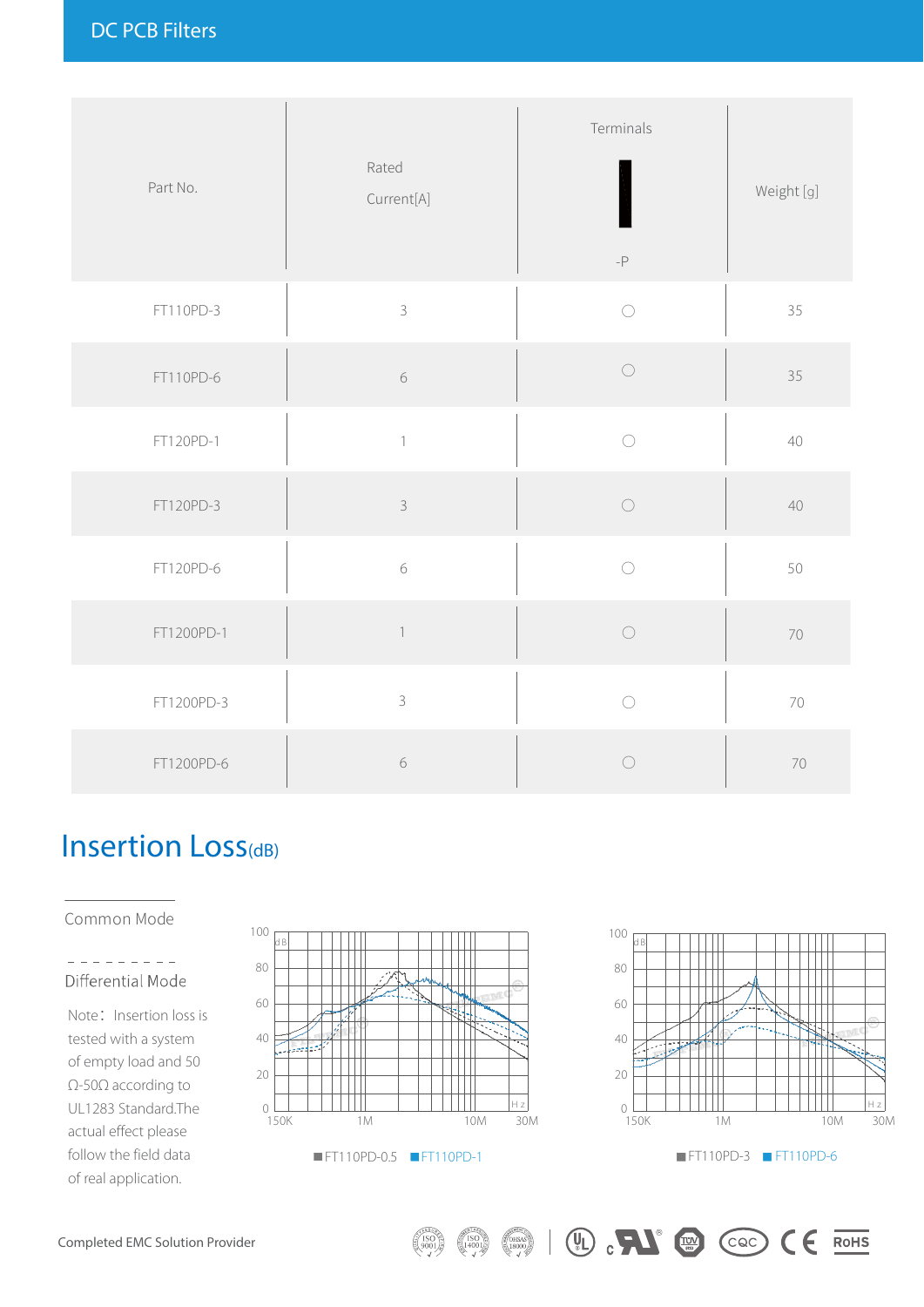

### Outline Drawing and Dimensions(mm)



 $\mathbb{C}$   $\mathbb{N}$   $\mathbb{C}$   $\mathbb{C}$   $\mathbb{C}$ 

 $\epsilon$ 

RoHS

 $\left(\begin{matrix} 0 \\ 1 \end{matrix}\right)$ 

 $\begin{pmatrix} 0 & 0 & 0 \\ 0 & 0 & 0 \\ 0 & 0 & 0 \\ 0 & 0 & 0 \end{pmatrix}$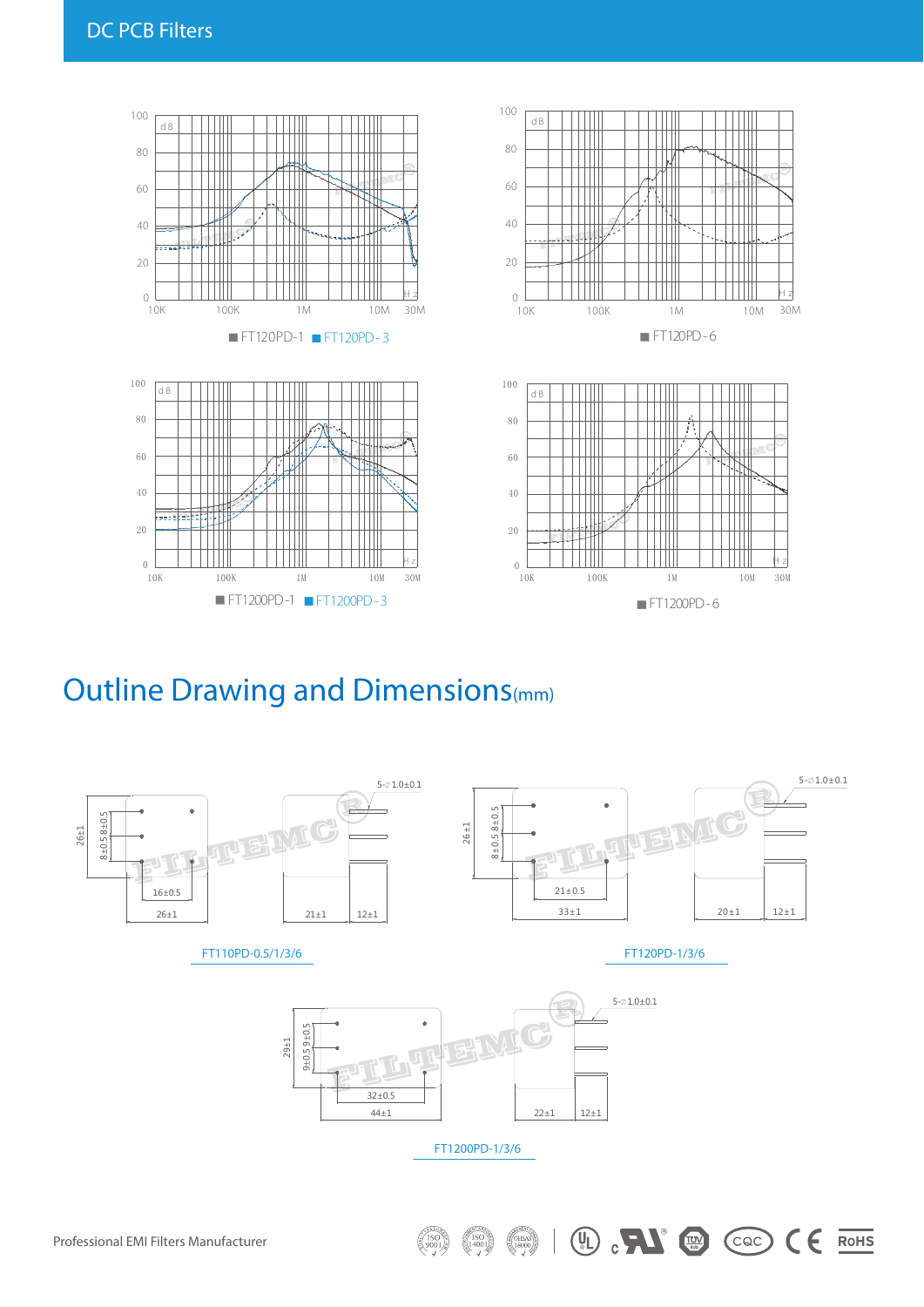### Important Notes on EMI Filter Application

### 1. Storage of EMI Filters:

EMI filters mustn't be left out in the heat of the sun or exposed to the rain, it should be stored in warehouse with good ventilation, surrounding temperature between -30 ℃ and +65 ℃, the highest relative air humidity lower than 90%, and no corrosive liquid or gas.

#### 2. Installation of EMI Filters:

• EMI filters should be installed at power input, and the line inside the chassis be as short as possible to reduce radiated interference.

• Both input and output lines of EMI filters neither be intersected nor be tied up by string.

• Make sure the mounting flange fully grounded, and keep the ground cable as short as possible if filters are connected to other equipment.

• If the terminal is stud, please use two spanners to fasten the screw nut when connecting to avoid stud rotating and thus causing changes to the internal circuit and consequently leading to filters arcing, short circuit, broken down or the filtering effect worsened. First use spanner1 to fix the screw nut near the metal case, then use spanner2 to tighten the screw nut in front( shown as Figure1), otherwise the terminals may be damaged. Apply the same for the connection of other phases.

• Keep the tools fastening the stud be vertical to the metal case of filter when installing terminal block filters ( shown as Figure2 ), must not tilt( shown as Figure3 ), otherwise the terminal blocks may be damaged.



(Figure1)





(Figure2) (Figure3)

 $(\mathbb{L})$   $\mathbb{L}$   $(\mathbb{L})$   $(\mathbb{C})$   $(\mathbb{C})$ 

**RoHS**